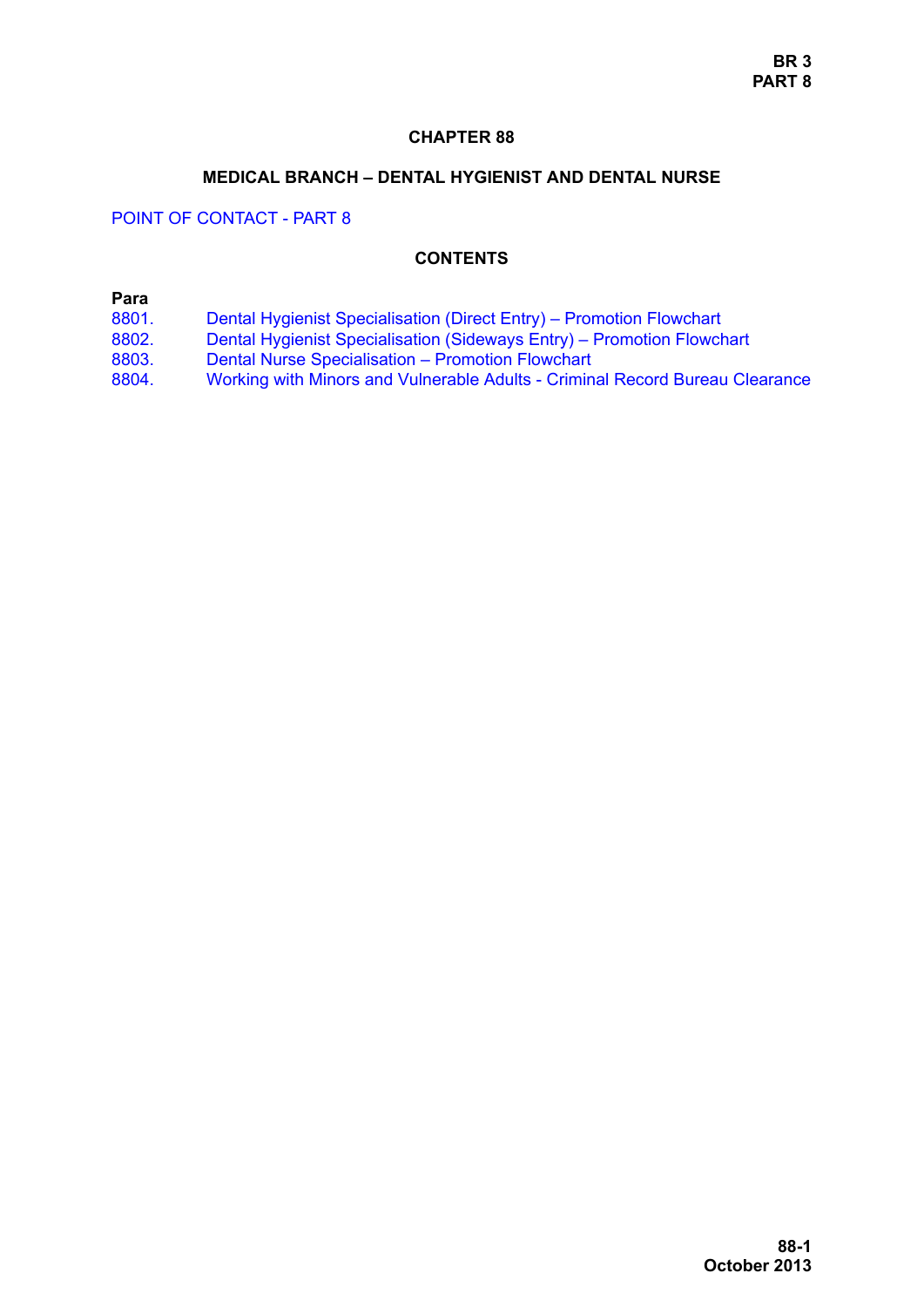## **CHAPTER 88**

# **MEDICAL BRANCH – DENTAL HYGIENIST AND DENTAL NURSE**

# <span id="page-1-0"></span>**8801. Dental Hygienist Specialisation (Direct Entry) – Promotion Flowchart**

New Entry: 17-37 years (see [Note 1\)](#page-3-0)

## **DENTAL HYGIENIST 2**

## **Dental Hygienist 1 – Advancement Criteria**

- a. Complete Phase I training at HMS RALEIGH. (2)
- b. Successfully completed Dental Administration Induction training.
- c. Complete Level 2 First Aid Training.
- d. Exempt qualifying service for Dental Hygienist 1. (3)
- e. Recommended for advancement.

f. In date for Royal Naval Fitness Test (RNFT) or waiver obtained on advancement; recorded under JPA competency 'CMS|Fitness Test|Navy|'. (6)

# Advanced to **DENTAL HYGIENIST 1**

# **Leading Dental Hygienist – Advancement Criteria**

a. 1 day's service as Dental Hygienist 1. (3)

b. Achieved minimum NAMET 5:0 or Level 1 Functional Skills (or equivalent) in English and Mathematics at Common Reporting Date (CRD) and recorded on JPA with the appropriate competence. To be educationally qualified for promotion (EFP) in accordance with [Para 9640](#page-34-0) and the competence "Educational|RN/RM QELH/ Cpl|Navy|" recorded on JPA .

c. In date RNFT or waiver obtained on advancement; recorded under JPA competency 'CMS|Fitness Test|Navy|'. (6)

d. At least 6 months since last career check (if any) on advancement.

Advanced to **ACTING LEADING DENTAL HYGIENIST** 

a. Leading Rates Leadership Course (LRLC) completed and recorded as JPA competency 'Miscellaneous|Leading Rates Leadership Course (RNLA 102)|Navy|'. b. In date RNFT or waiver obtained on advancement; recorded under JPA competency 'CMS|Fitness Test|Navy|'. (6)

c. At least 6 months since last career check (if any) on advancement.

## Advanced to **LEADING DENTAL HYGIENIST**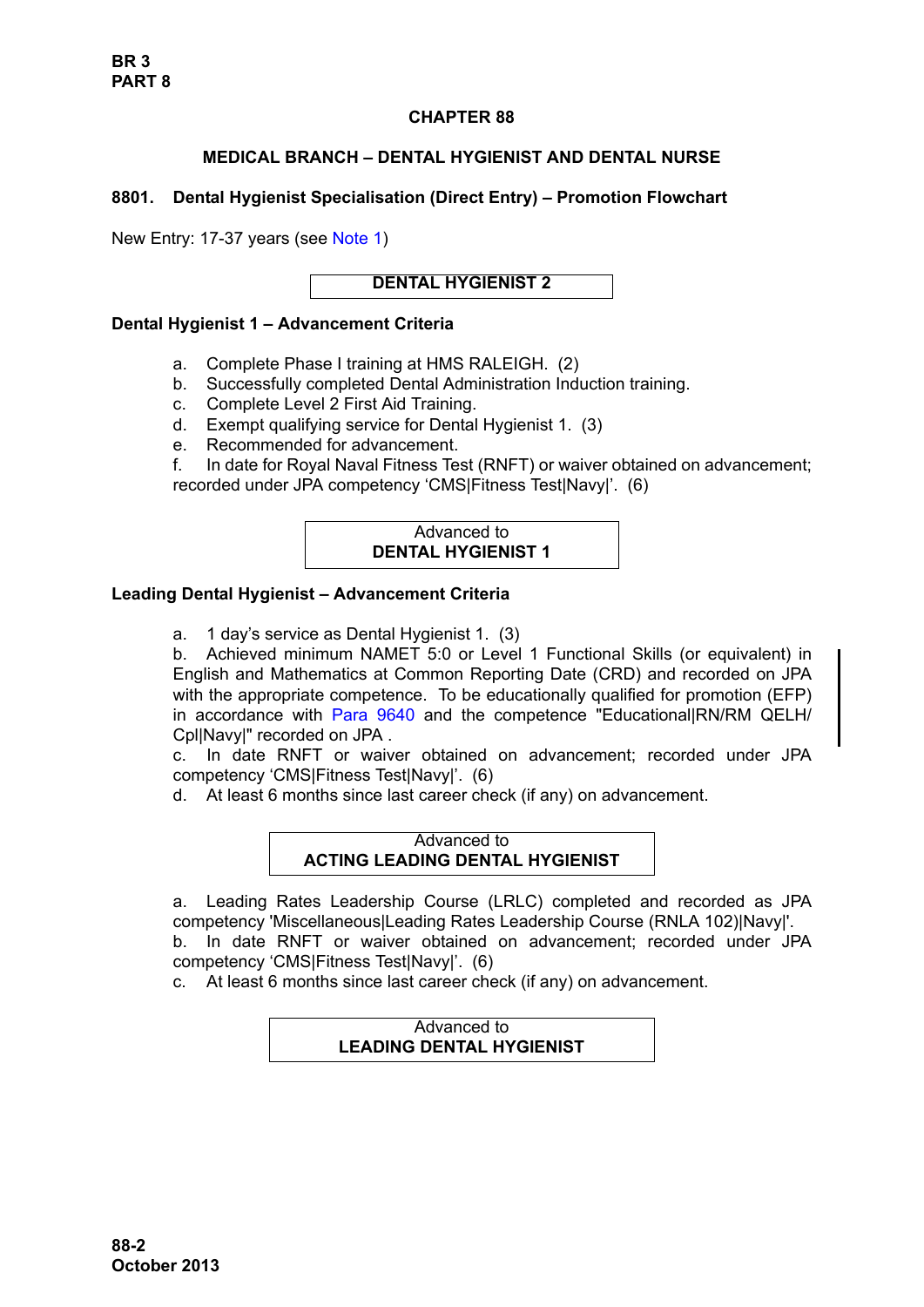### **Petty Officer Dental Hygienist – Pre-Selection Requirements**

a. Minimum of 2 years' seniority as a LDH 12 months prior to the Common Promotion Date (CPD) (Para 6703 b sub para (3)).

b. Serving on FC/OE1 or EC/2OE that expires after the nominated CPD (Para 6703  $b$  sub para  $(7)$ ).

c. Recommended for promotion on Appraisal Report at CRD. (4)

d. In date RNFT or waiver obtained at CRD; recorded as JPA competency 'CMS|Fitness Test|Navy|'. (5)

e. Achieved minimum Level 2 Functional Skills (or equivalent) in English and Mathematics at CRD and recorded on JPA with the appropriate competence. To be EFP in accordance with [Para 9640](#page-34-0) and the competence "Educational|RN/RM QEPO/ Sgt|Navy|" recorded on JPA.

## **Petty Officer Dental Hygienist – Pre-Promotion Requirements**

f. Passed PO Professional Qualifying Course (PQC) by nominated CPD+12 months; recorded as JPA competency 'Professional|Professional Qualifying Examination|Course for PODSA (ND32)|Navy|'. (7).

g. Senior Rates Leadership Course (SRLC) completed and recorded as JPA competency 'Miscellaneous|Senior Rates Leadership Course (RNLA 103)|Navy|'. (7) h. In date RNFT or waiver obtained at nominated CPD (or when eligible for promotion (if later)); recorded as JPA competency 'CMS|Fitness Test|Navy|'. (6)

i. At least 6 months since last career check (if any) on nominated CPD or date due promotion (if later).

j. Provide documentary evidence of continuing registration with the GDC; recorded as JPA competency 'Educational|General Dental Council - Registration Certificate|Joint|'.

### Promoted to **PETTY OFFICER DENTAL HYGIENIST**

#### **Chief Petty Officer Dental Hygienist – Pre-Selection Requirements**

a. Minimum of 3 years' seniority as a PODH 12 months prior to the CPD.

b. Serving on FC/OE1 or EC/2OE that expires after the nominated CPD.

c. Senior Rates Leadership Course (SRLC) completed and recorded as JPA competency 'Miscellaneous|Senior Rates Leadership Course (RNLA 103)|Navy|'.

d. Recommended for promotion on Appraisal Report at CRD.

e. In date RNFT or waiver obtained at CRD; recorded as JPA competency 'CMS|Fitness Test|Navy|'. (5)

#### **Chief Petty Officer Dental Hygienist – Pre-Promotion Requirements**

f. In date RNFT or waiver obtained at nominated CPD (or when eligible for promotion (if later)); recorded as JPA competency 'CMS|Fitness Test|Navy|'. (6)

g. At least 6 months since last career check (if any) on nominated CPD or date due promotion (if later).

h. Provide documentary evidence of continuing registration with the GDC; recorded as JPA competency 'Educational|General Dental Council - Registration Certificate|Joint|'.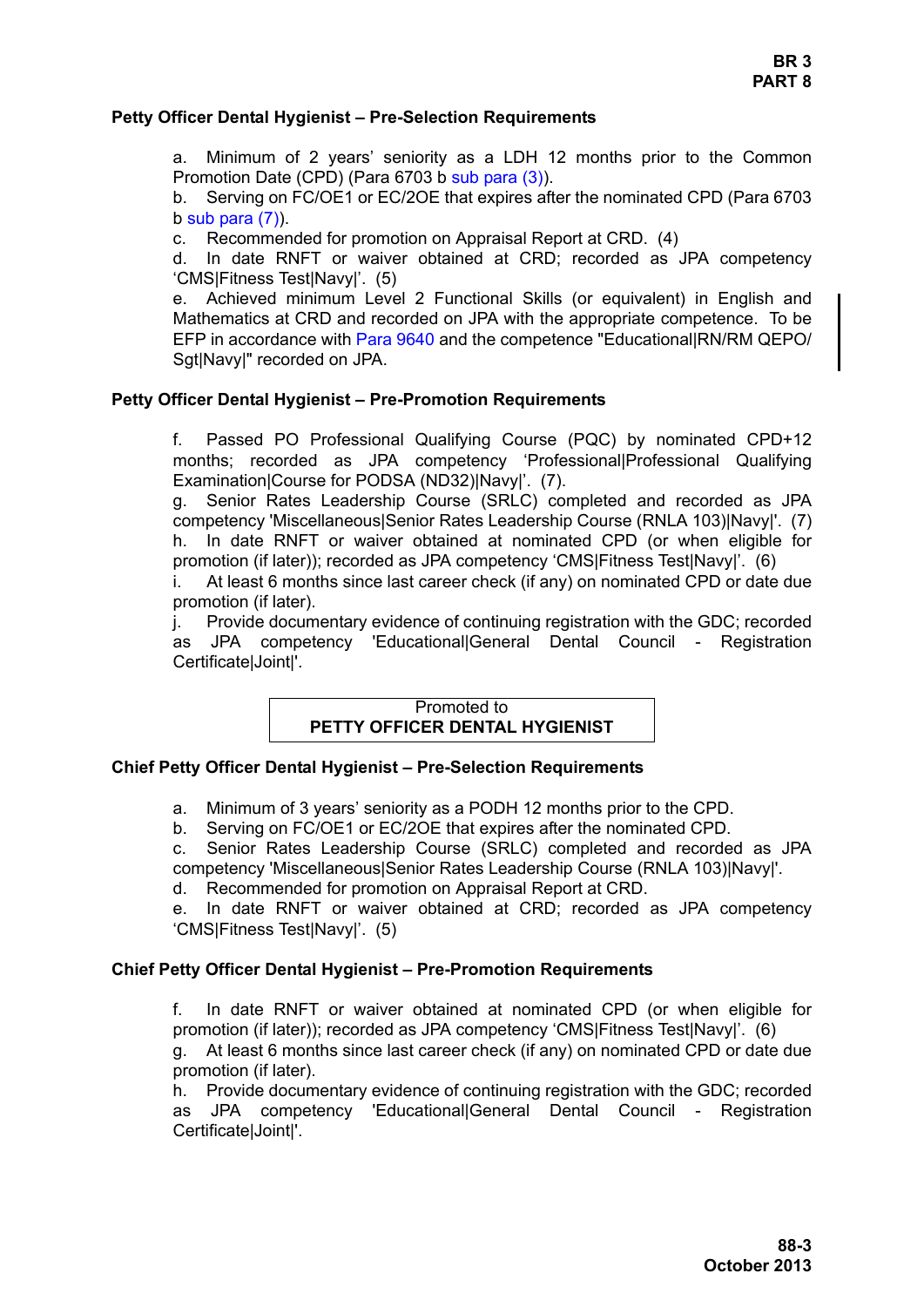## Promoted to **CHIEF PETTY OFFICER DENTAL HYGIENIST**

### **Warrant Officer 1 Dental Hygienist – Pre-Selection Requirements**

a. Minimum of 3 years' seniority as a CPODH 12 months prior to the CPD.

b. To be EFP in accordance with [Para 9642.](#page-35-0) Must have achieved minimum Level 2 Functional Skills (or equivalent) in English and Mathematics and the appropriate competence recorded on JPA.

c. Serving on FC/OE1 or EC/2OE that expires after the nominated CPD.

d. Recommended for promotion on Appraisal Report at CRD.

e. In date RNFT or waiver obtained at CRD; recorded as JPA competency 'CMS|Fitness Test|Navy|'. (5)

## **Warrant Officer 1 Dental Hygienist – Pre-Promotion Requirements**

f. In date RNFT or waiver obtained at nominated CPD (or when eligible for promotion (if later)); recorded as JPA competency 'CMS|Fitness Test|Navy|'. (6)

g. At least 6 months since last career check (if any) on nominated CPD or date due promotion (if later).

h. Satisfy terms of Assignment Order issued by Promotion Authority.

i. Provide documentary evidence of continuing registration with the GDC; recorded as JPA competency 'Educational|General Dental Council - Registration Certificate|Joint|'.

#### Promoted to **WARRANT OFFICER 1 DENTAL HYGIENIST**

#### *Notes:*

<span id="page-3-0"></span>*1. Pass Professional Interview Board.*

*2. Direct entries are selected from candidates who hold either the Certificate in Proficiency in Dental Hygiene or the Diploma in Dental Hygiene. New entries undergo Phase I training at HMS RALEIGH and Dental Administration Induction training at the Dental Training School, DMSTG, Aldershot.*

*3. Completion of the service qualification for advancement to Dental Hygienist 1 (DH1) and Leading Dental Hygienist (LDH) is waived. Ratings may be rated DH1 on successful completion of Dental Administration Induction training and rated LDH the following day.* 

*4. Recommendation. Awarded 'Exceptional', 'High' or 'Yes' recommendation for 'Promotion - 1 Rank Up' on SJAR by final RO. Where an otherwise fully eligible candidate has received an SJAR assessment of 'Insufficient Knowledge' at last report, presentation before the next Board will be determined by the Promotion Section using the previous report recommendation.* 

*5. RNFT (at CRD). Ratings are to be in date RNFT or in possession of either a permanent medical exemption as issued by a Naval Service Medical Board of Survey (NSMBOS) or temporary exemption (as issued by the Commanding Officer) on the appropriate CRD. See Para 6720.*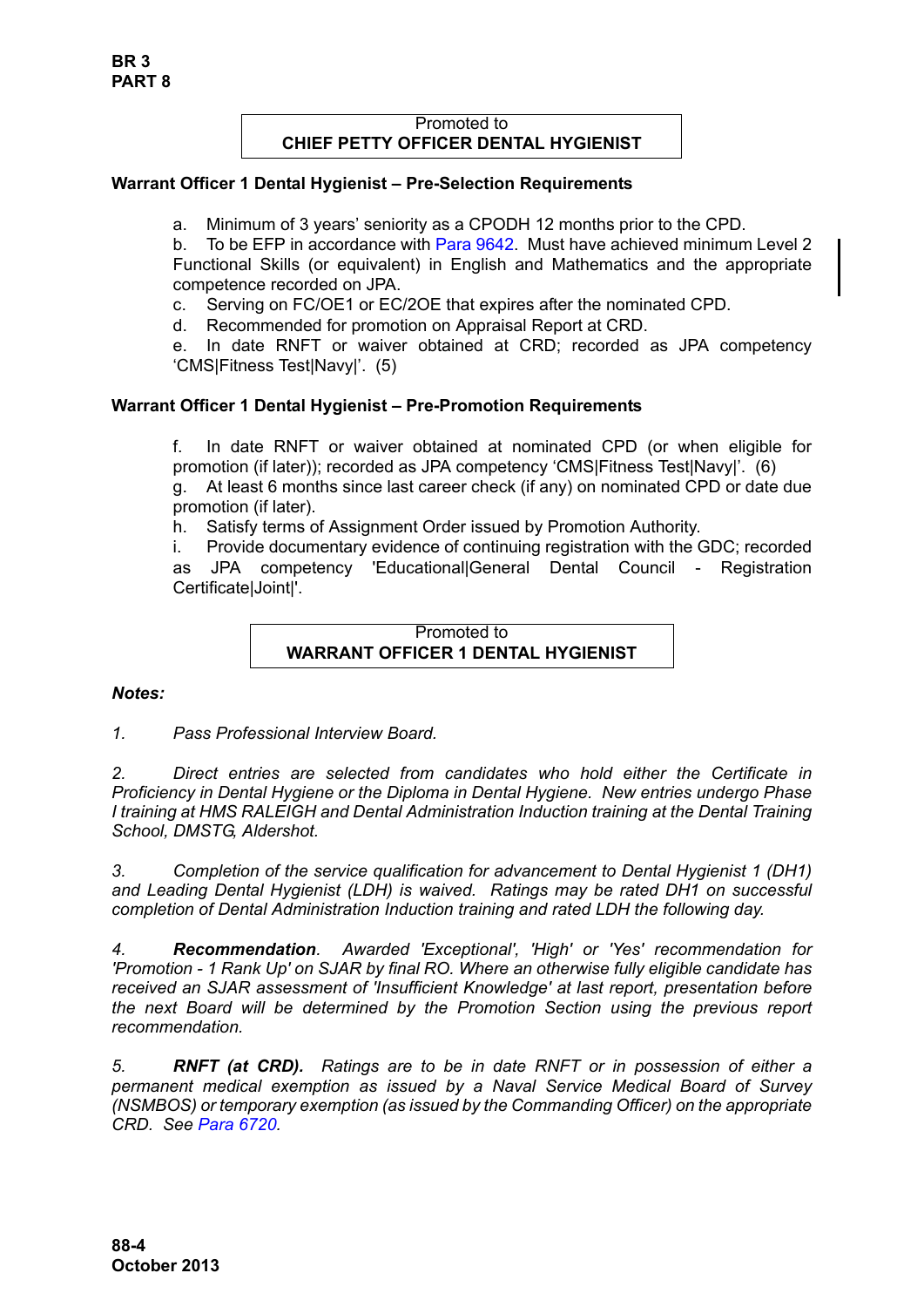*6. RNFT (at CPD). Ratings are to be in date RNFT or in possession of either a permanent medical exemption as issued by a NSMBOS or temporary exemption (as issued by the Commanding Officer) on the appropriate CPD (or later) or on advancement. See Para 6720.*

*7. Failure to Complete Professional and/or Leadership Course. Refer to Para 6716 for rules on the impact on a rating's promotion if he/she fails to complete PQC and/or LRLC/ SRLC before CPD or within 12 months of CPD as a result of service reasons, non-service reasons (outwith control) or non-service reasons (within control).*

### <span id="page-4-0"></span>**8802. Dental Hygienist Specialisation (Sideways Entry) – Promotion Flowchart**

Qualifications required prior to selection for Dental Hygienist training:

a. Five GCSE (or equivalent) Grade C or above in English Language, a science based subject and three other academic subjects, plus a Registerable Dental Nurse Qualification (or 2 "A" levels - any subject). (1) (3)

b. Recommended by the Commanding Officer for Leading Hand.

c. Passed Provisional Examination (PE) for Leading Hand in source branch (where applicable).

d. Achieved minimum NAMET 5:0 or Level 1 Functional Skills (or equivalent) in English and Mathematics and recorded on JPA with the appropriate competence. To be educationally qualified for promotion in accordance with [Para 9640](#page-34-0) and the competence "Educational|RN/RM QELH/Cpl|Navy|" recorded on JPA .

e. Three years' return of service from completion of Dental Hygienist course.(4)

f. Leading Rates Leadership Course (LRLC) completed and recorded as JPA competency 'Miscellaneous|Leading Rates Leadership Course (RNLA 102)|Navy|'.

#### **SELECTED FOR DENTAL HYGIENIST COURSE**

a. Successful completion of Dental Hygienist course. (2)

b. Awarded the Diploma in Dental Hygiene.

c. Have successfully completed a Level 2 First Aid course.

d. In date Royal Naval Fitness Test (RNFT) or waiver obtained on advancement; recorded under JPA competency 'CMS|Fitness Test|Navy|'. (6)

e. At least 6 months since career check (if any) on advancement.

#### Advanced to **LEADING DENTAL HYGIENIST**

[Then as per [Para 8801](#page-1-0)]

#### *Notes:*

*1. Selection for the Dental Hygienist course will be by a Selection Board and will be tri-Service consisting of representatives from the Dental Training School, DMSTG, Aldershot. Attendance at the Board is dependent upon satisfactory compliance with certain educational and general requirements. Advice on the suitability of a candidate's qualifications may be gained prior to submission, from Officer Commanding Dental Training Establishment, Aldershot.*

*2. Transfer to Dental Hygienist is conditional upon successful completion of the Diploma in Dental Hygiene.*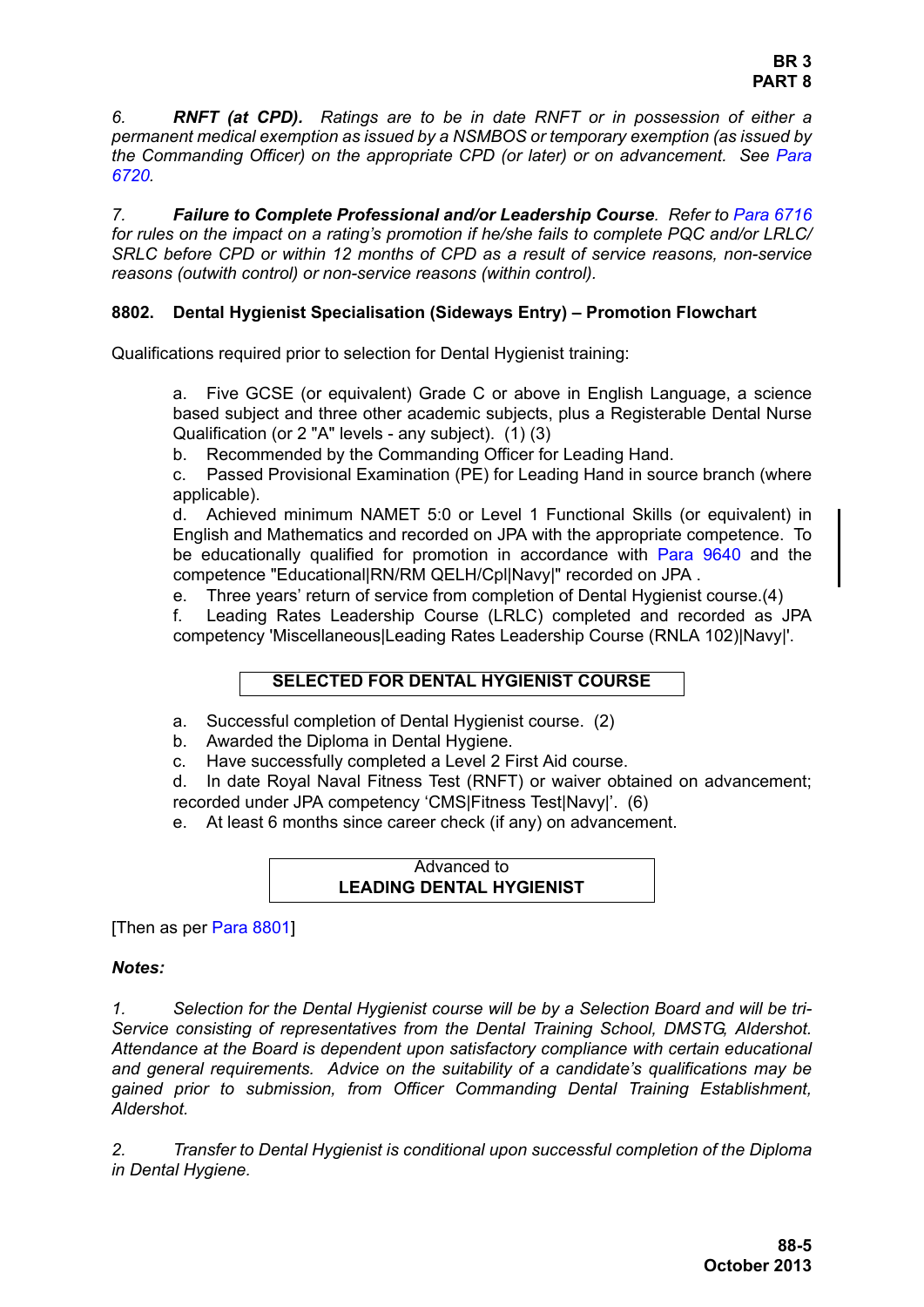### **BR 3 PART 8**

*3. Drafting and manning clearance are to be obtained prior to attendance at the Selection Board for Dental Hygienist training. Applications for manning clearance should be made by signal to 2SLCNH PORTSMOUTH (first line of text - for FLEET-DNPS PPLAN PPLNR WO). If approved, manning clearance will be valid for two years.* 

*4. Candidates must complete Form S2658 (Notice of Waiver of Right of Discharge in Consideration of a Course of training) in accordance with Para 5308. The return of service for Dental Hygienist training is three years from completion of the course.*

*5. On successful completion of the course, ratings will be re-categorised as a Leading Dental Hygienist.*

*6. RNFT. Ratings under the age of 55 are to be in date RNFT or in possession of either a permanent medical exemption as issued by a Naval Service Medical Board of Survey (NSMBOS) or temporary exemption (as issued by the Commanding Officer) on advancement. Individuals are deemed to be in date RNFT if they have passed a RNFT in the preceding 12 months.*

# <span id="page-5-0"></span>**8803. Dental Nurse Specialisation – Promotion Flowchart**

New Entry: 17-37 years (see [Note 1\)](#page-7-0)

```
DENTAL NURSE 2
```
## **Dental Nurse 1 – Advancement criteria**

- a. Complete Phase I training at HMS RALEIGH. (2)
- b. Complete Phase II training. (2)
- c. Gain a Registerable Dental Nurse Qualification.
- d. Complete Level 2 First Aid Training.
- e. 12 months' seniority as Dental Nurse 2 (7)
- f. Provide documentary evidence of registration with the GDC.
- g. Recommended for advancement.

h. In date Royal Naval Fitness Test (RNFT) or waiver obtained on advancement; recorded under JPA competency 'CMS|Fitness Test|Navy|'. (4)

| Advanced to           |  |
|-----------------------|--|
| <b>DENTAL NURSE 1</b> |  |

#### **Leading Dental Nurse – Pre-Selection Requirements**

a. Achieved minimum NAMET 5:0 or Level 1 Functional Skills (or equivalent) in English and Mathematics at Common Reporting Date (CRD) and recorded on JPA with the appropriate competence. To be educationally qualified for promotion (EFP) in accordance with [Para 9640](#page-34-0) and the competence "Educational|RN/RM QELH/ Cpl|Navy|" recorded on JPA .

b. Minimum of 18 months' seniority as a DN1 12 months prior to Common Promotion Date (CPD) (Para 6703 b sub para (3)).

c. Serving on FC/OE1 or EC/2OE that expires after the nominated (Para 6703 b sub para (7)).

d. Recommended for promotion on Appraisal Report at CRD. (3)

e. In date RNFT or waiver obtained at CRD; recorded as JPA competency 'CMS|Fitness Test|Navy|'. (4)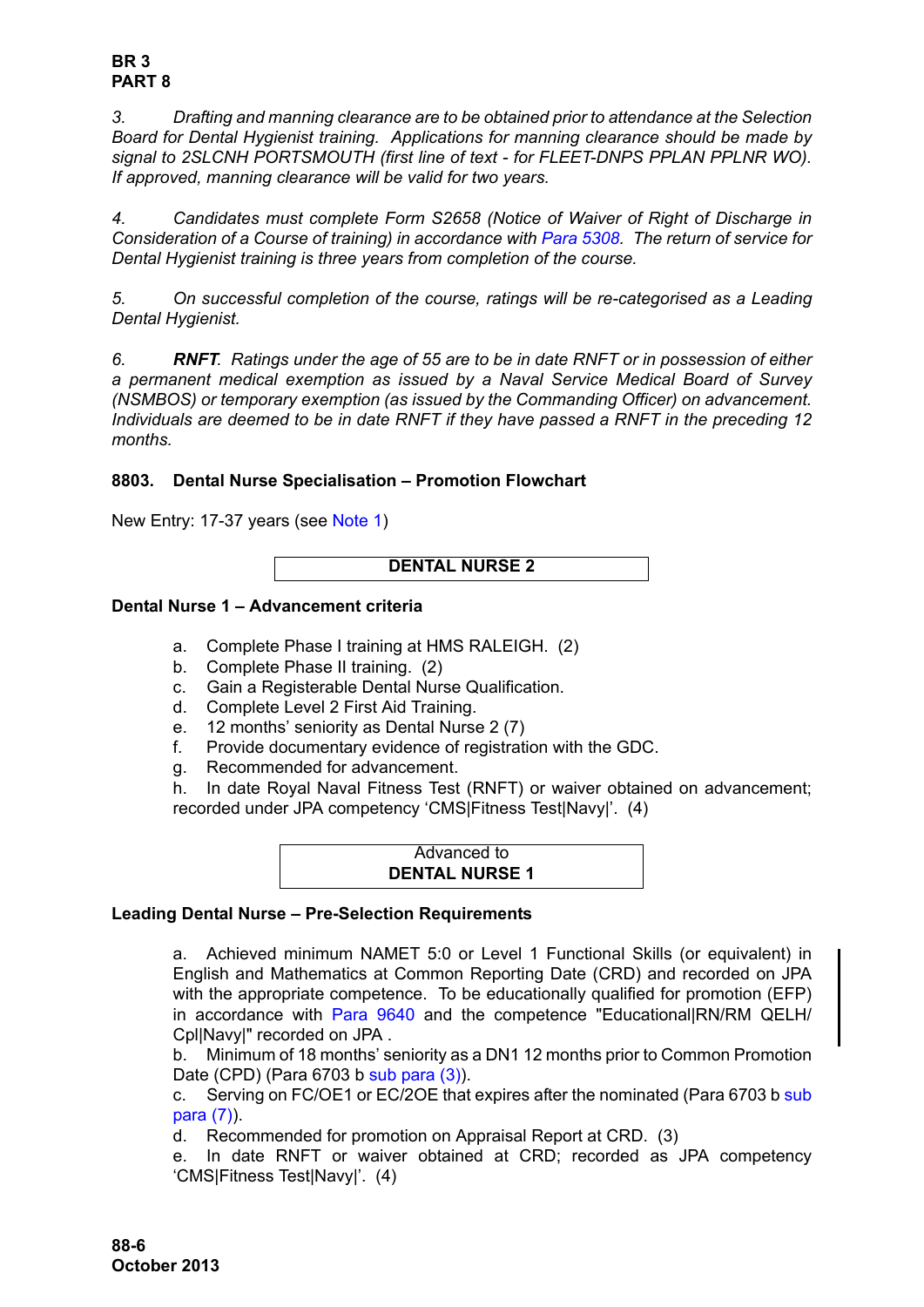#### **Leading Dental Nurse – Pre-Promotion Requirements**

f. Leading Rates Leadership Course (LRLC) completed and recorded as JPA competency 'Miscellaneous|Leading Rates Leadership Course (RNLA 102)|Navy|'. (6)

g. Passed Professional Qualifying Course (PQC) (Intermediate Course) for Leading Dental Nurse by nominated CPD+12 months; recorded as JPA competency 'Professional|Professional Qualifying Examination|Course for LDSA (ND42)|Navy|'.

h. Provide documentary evidence of continuing registration with the GDC; recorded as 'Educational|General Dental Council – Registration Certificate|Joint|'.

i. In date RNFT or waiver obtained at nominated CPD (or when eligible for promotion (if later)); recorded as JPA competency 'CMS|Fitness Test|Navy|'. (5)

j. At least 6 months since last career check (if any) on nominated CPD or date due promotion (if later).

# Promoted to **LEADING DENTAL NURSE**

### **Petty Officer Dental Nurse – Pre-Selection Requirements**

a. Minimum of 2 years' seniority as a Leading Dental Nurse 12 months prior to the CPD.

b. Serving on FC/OE1 or EC/2OE that expires after the nominated CPD.

c. Recommended for promotion on Appraisal Report at CRD. (3)

d. In date RNFT or waiver obtained at CRD; recorded as JPA competency 'CMS|Fitness Test|Navy|'. (4)

e. Achieved minimum Level 2 Functional Skills (or equivalent) in English and Mathematics and recorded on JPA with the appropriate competence. To be EFP in accordance with [Para 9640](#page-34-0) and the competence "Educational|RN/RM QEPO/ SatINavyl" recorded on JPA.

#### **Petty Officer Dental Nurse – Pre-Promotion Requirements**

f. Passed PQC (Advanced Course) by nominated CPD+12 months; recorded as JPA competency 'Professional|Professional Qualifying Examination|Course for PODSA (ND32)|Navy|'. (6).

g. Senior Rates Leadership Course (SRLC) completed and recorded as JPA competency 'Miscellaneous|Senior Rates Leadership Course (RNLA 103)|Navy|'. (6) h. Provide documentary evidence of continuing registration with the GDC; recorded as 'Educational|General Dental Council - Registration Certificate|Joint|'

i. In date RNFT or waiver obtained at nominated CPD (or when eligible for promotion (if later)); recorded as JPA competency 'CMS|Fitness Test|Navy|'. (5)

j. At least 6 months since last career check (if any) on nominated CPD or date due promotion (if later).

### Promoted to **PETTY OFFICER DENTAL NURSE**

#### **Chief Petty Officer Dental Nurse - Pre-Selection Requirements**

- a. Minimum of 3 years' seniority as a PO Dental Nurse 12 months prior to the CPD.
- b. Serving on FC/OE1 or EC/2OE that expires after the nominated CPD.
- c. Senior Rates Leadership Course (SRLC) completed and recorded as JPA competency 'Miscellaneous|Senior Rates Leadership Course (RNLA 103)|Navy|'.
- d. Recommended for promotion on Appraisal Report at CRD.

e. In date RNFT or waiver obtained at CRD; recorded as JPA competency 'CMS|Fitness Test|Navy|'. (4)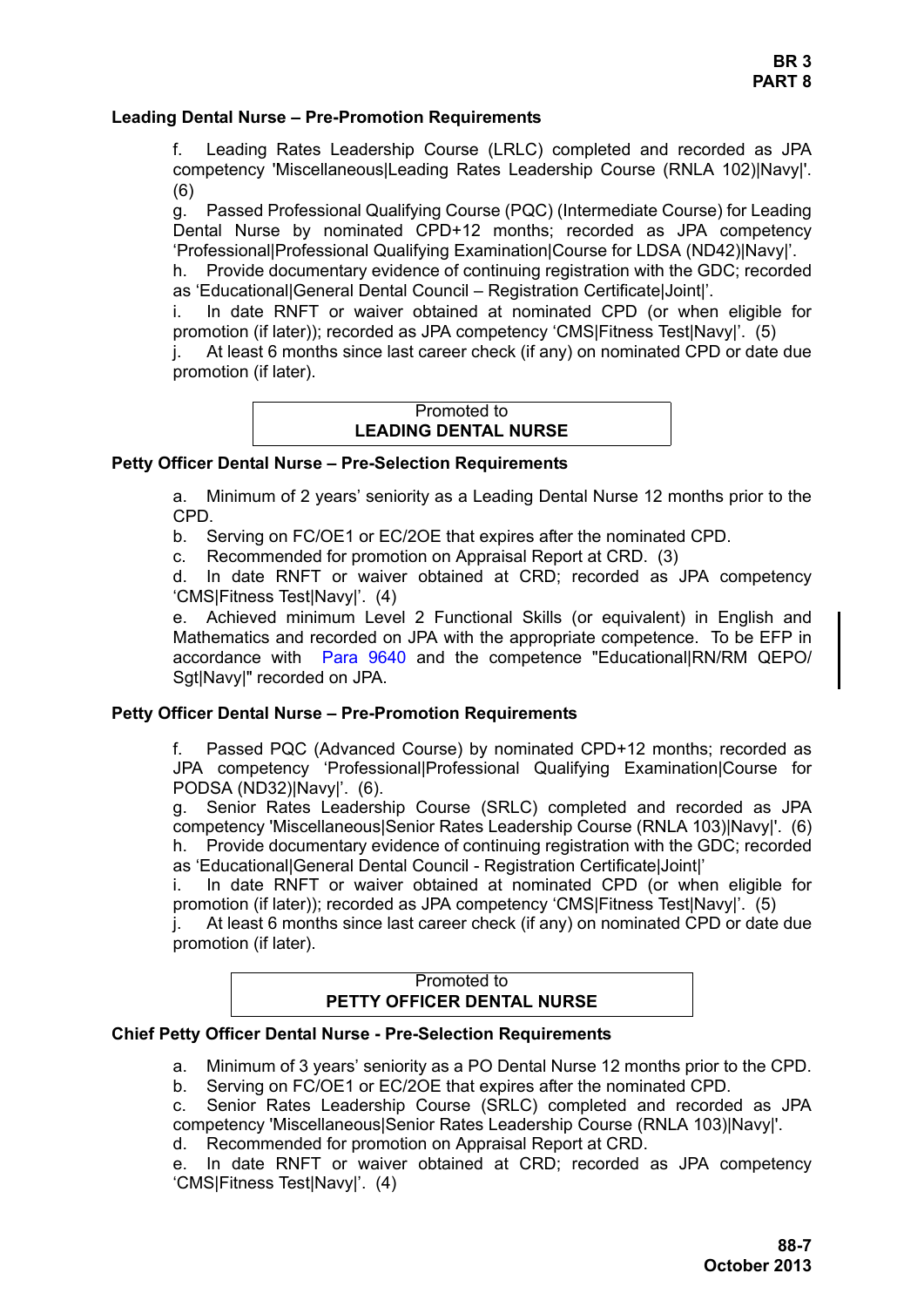## **Chief Petty Officer Dental Nurse – Pre-Promotion Requirements**

f. Provide documentary evidence of continuing registration with the GDC; recorded as JPA competency 'Educational|General Dental Council - Registration Certificate|Joint|'.

g. In date RNFT or waiver obtained at nominated CPD (or when eligible for promotion (if later)); recorded as JPA competency 'CMS|Fitness Test|Navy'. (5)

h. At least 6 months since last career check (if any) on nominated CPD or date due promotion (if later).

| Promoted to                             |
|-----------------------------------------|
| <b>CHIEF PETTY OFFICER DENTAL NURSE</b> |

### **Warrant Officer 1 Dental Nurse - Pre-Selection Requirements**

a. Minimum of 3 years' seniority as a CPO Dental Nurse 12 months prior to CPD.

b. To be EFP in accordance with [Para 9642.](#page-35-0) Must have achieved minimum Level 2 Functional Skills (or equivalent) in English and Mathematics and the appropriate competence recorded on JPA.

- c. Serving on FC/OE1 or EC/2OE that expires after the nominated CPD.
- d. Recommended for promotion on Appraisal Report at CRD.

e. In date RNFT or waiver obtained at CRD; recorded as JPA competency 'CMS| Fitness Test|Navy|'. (4)

### **Warrant Officer 1 Dental Nurse - Pre-Promotion Requirements**

f. Provide documentary evidence of continuing registration with the GDC; recorded as JPA competency 'Educational|General Dental Council - Registration Certificate|Joint|'.

g. In date RNFT or waiver obtained at nominated CPD (or when eligible for promotion (if later)); recorded as JPA competency 'CMS|Fitness Test|Navy'. (5)

h. At least 6 months since last career check (if any) on nominated CPD or date due promotion (if later).

i. Satisfy terms of Assignment Order issued by Promotion Authority.

## Promoted to **WARRANT OFFICER 1 DENTAL NURSE**

#### *Notes:*

<span id="page-7-0"></span>*1. Minimum educational qualifications required are 2 GCSEs Grade C or above, or equivalent, to include English Language.*

*2. New entries undergo Phase I training at HMS RALEIGH followed by Phase II tri-Service training at the DMSTG, Aldershot. Ratings who enter with a Registerable Dental Nurse qualification and have maintained GDC Registration will complete a week long Transition to Military Practice course at Dental Training School, DMSTG, Aldershot.*

*3. Recommendation. Awarded 'Exceptional', 'High' or 'Yes' recommendation for 'Promotion - 1 Rank Up' on SJAR by final RO. Where an otherwise fully eligible candidate has received an SJAR assessment of 'Insufficient Knowledge' at last report, presentation before the next Board will be determined by the Promotion Section using the previous report recommendation.*